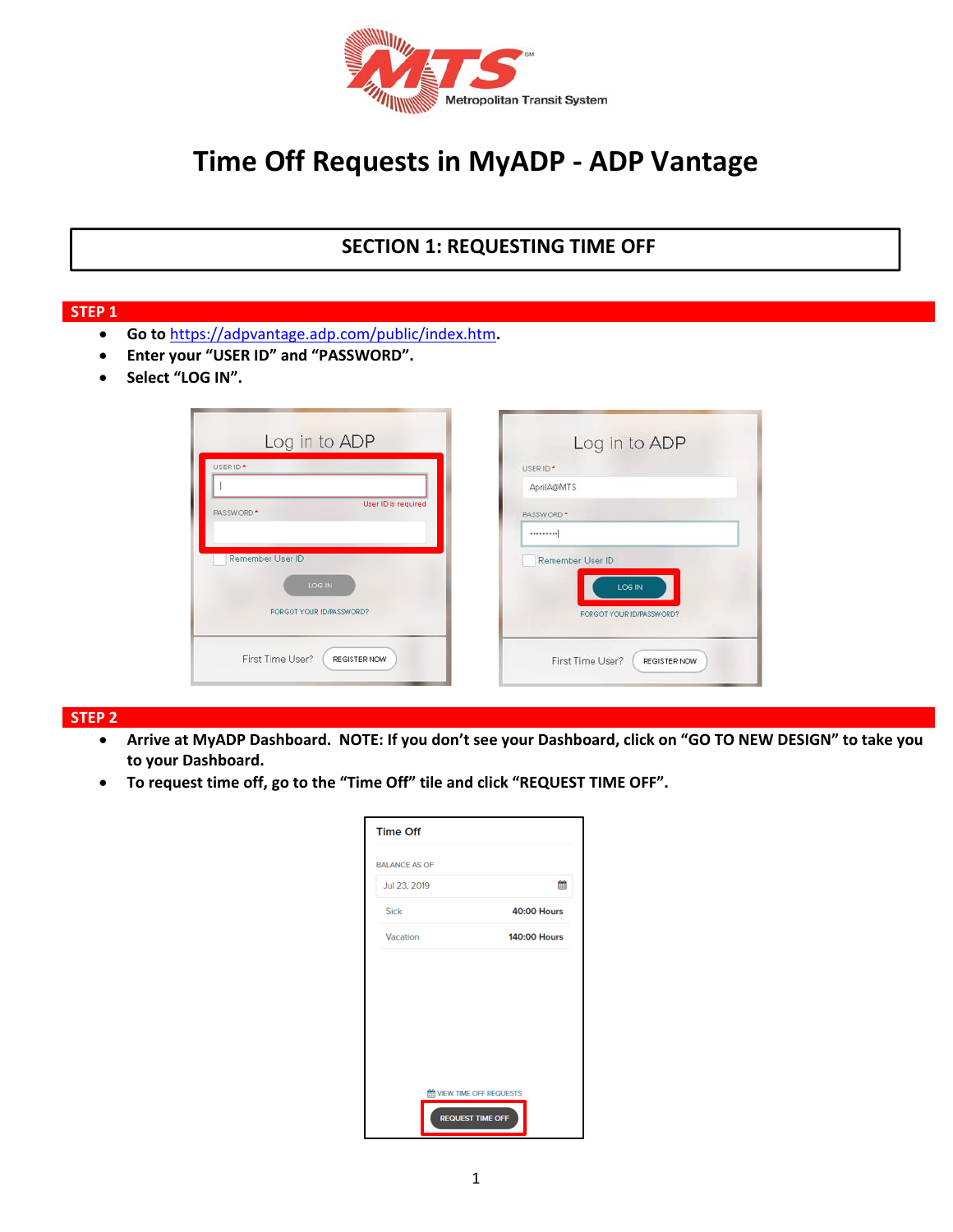

## **STEP 3**

- **Select the "PAY CODE" (e.g., Annual Leave, Floating Holiday), "Start Date" and "End Date", "START TIME", "HRS**  PER DAY" (hours per day), "COMMENT" (e.g., family vacation) then click "REVIEW".
- **NOTE: for a multi‐day request, you must enter the hours per day, do not enter 24 hours for a three‐day request.**

| New Time Off Request          |                    | û            |
|-------------------------------|--------------------|--------------|
| PAY CODE<br>Annual Leave      |                    | $\checkmark$ |
| <b>DURATION TYPE</b><br>Hours |                    |              |
| <b>Start Date</b><br>龠        | <b>End Date</b>    | 鱛            |
| START TIME                    | <b>HRS PER DAY</b> |              |
| 8:00 AM                       | 0.00               |              |
| COMMENT                       |                    |              |
| (Optional)                    |                    |              |
|                               |                    | 150/150      |

#### **STEP 4**

- **Click "SEND FOR APPROVAL".**
- **Your supervisor will receive an automated alert that your time of is ready to be reviewed.**

| Request Time Off                                      |  |
|-------------------------------------------------------|--|
| Vacation<br>Aug 20, 2018 - Aug 24, 2018<br>/ Full Day |  |
| <b>NEW REQUEST</b><br>۰                               |  |
| <b>SEND FOR APPROVAL</b><br><b>X</b> CANCEL           |  |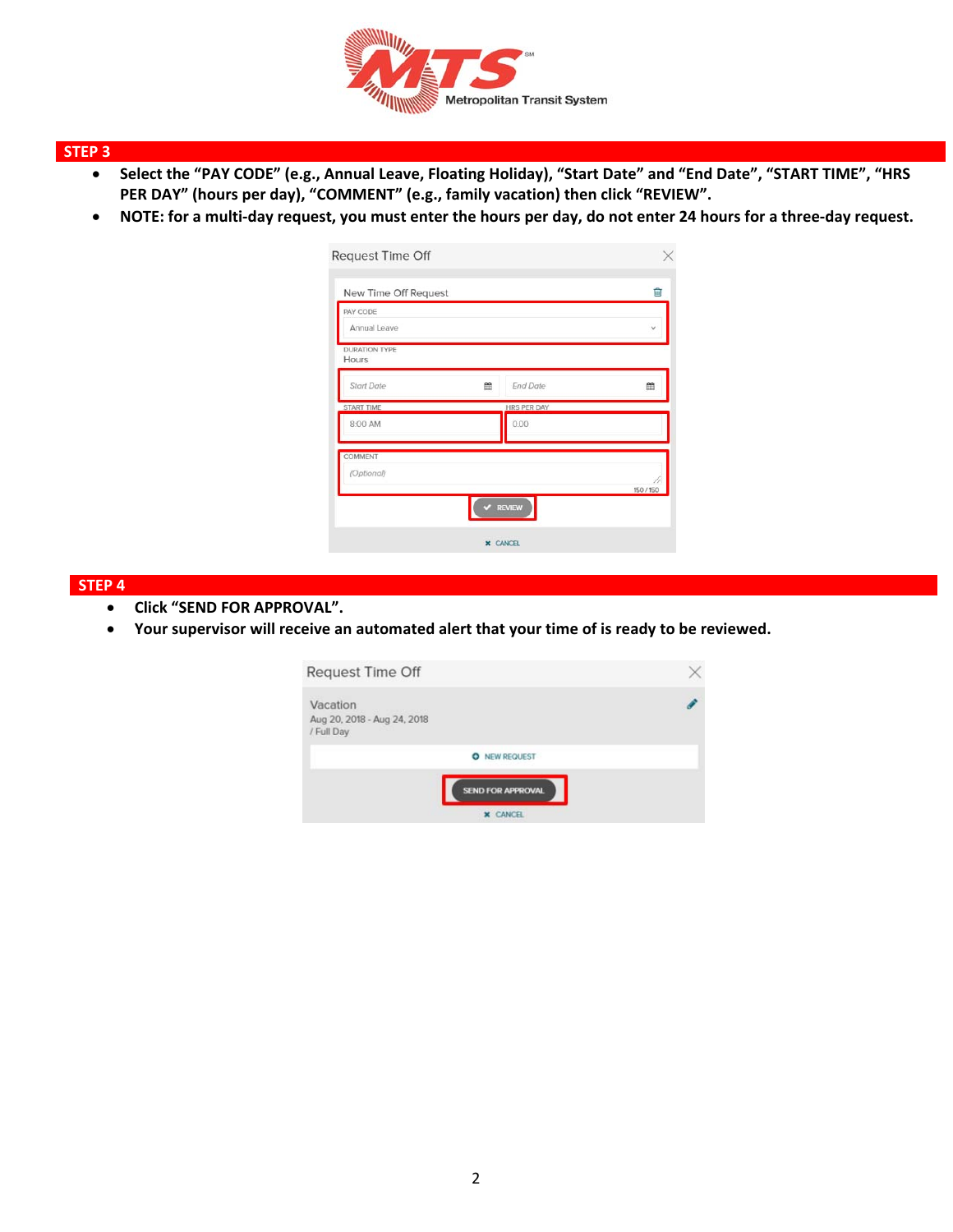

## **SECTION 2: CANCELLING TIME OFF**

**STEP 1** 

**•** In the "Time Off" tile, click "VIEW TIME OFF REQUESTS" to review your Time Off Request History.

| <b>Time Off</b>                 |                     |
|---------------------------------|---------------------|
| <b>BALANCE AS OF</b>            |                     |
| Jul 23, 2019                    | 飴                   |
| Sick                            | <b>40:00 Hours</b>  |
| Vacation                        | <b>140:00 Hours</b> |
|                                 |                     |
|                                 |                     |
|                                 |                     |
|                                 |                     |
|                                 |                     |
| <b>M</b> VIEW TIME OFF REQUESTS |                     |
| <b>REQUEST TIME OFF</b>         |                     |

#### **STEP 2**

- **Select the applicable status to view the request: Pending / Approved / Cancelled.**
- **Click the trash can icon on the right and click "Cancel".**
- **NOTE: You are only able to cancel requests in pending or approved status.**

| BACK                          |                                          | Your Time Off Request History |           |   |  |
|-------------------------------|------------------------------------------|-------------------------------|-----------|---|--|
|                               | Pending                                  | Approved                      | Cancelled |   |  |
| <b>TYPE ±</b>                 | DATE $\approx$                           | SUBMITTED $\div$              |           |   |  |
| <b>O</b> Vacation<br>Approved | Jul 25, 2019 - Jul 26, 2019<br>Full Days | Jul 23, 2019<br>Janene Walls  |           | Û |  |
|                               |                                          |                               |           |   |  |

#### **STEP 3**

**Click "YES, CANCEL" to confirm that you want to cancel your time off request.** 

| <b>Cancel Time Off</b>                                                                          |  |  |  |  |
|-------------------------------------------------------------------------------------------------|--|--|--|--|
| Are you sure you want to cancel your time off request?<br>✔ YES, CANCEL<br><b>X</b> NO, GO BACK |  |  |  |  |

#### **STEP 4**

**Your cancellation request is now in pending status.** 

| <b>EACK</b>                               | Your Time Off Request History            |                              |           |  |
|-------------------------------------------|------------------------------------------|------------------------------|-----------|--|
|                                           | <b>Pending</b>                           | Approved                     | Cancelled |  |
| TYPE a                                    | DATE a                                   | SUBMITTED a                  |           |  |
| Vacation<br><b>Cancellation Requested</b> | Jul 25, 2019 - Jul 26, 2019<br>Full Days | Jul 23, 2019<br>Janene Walls |           |  |